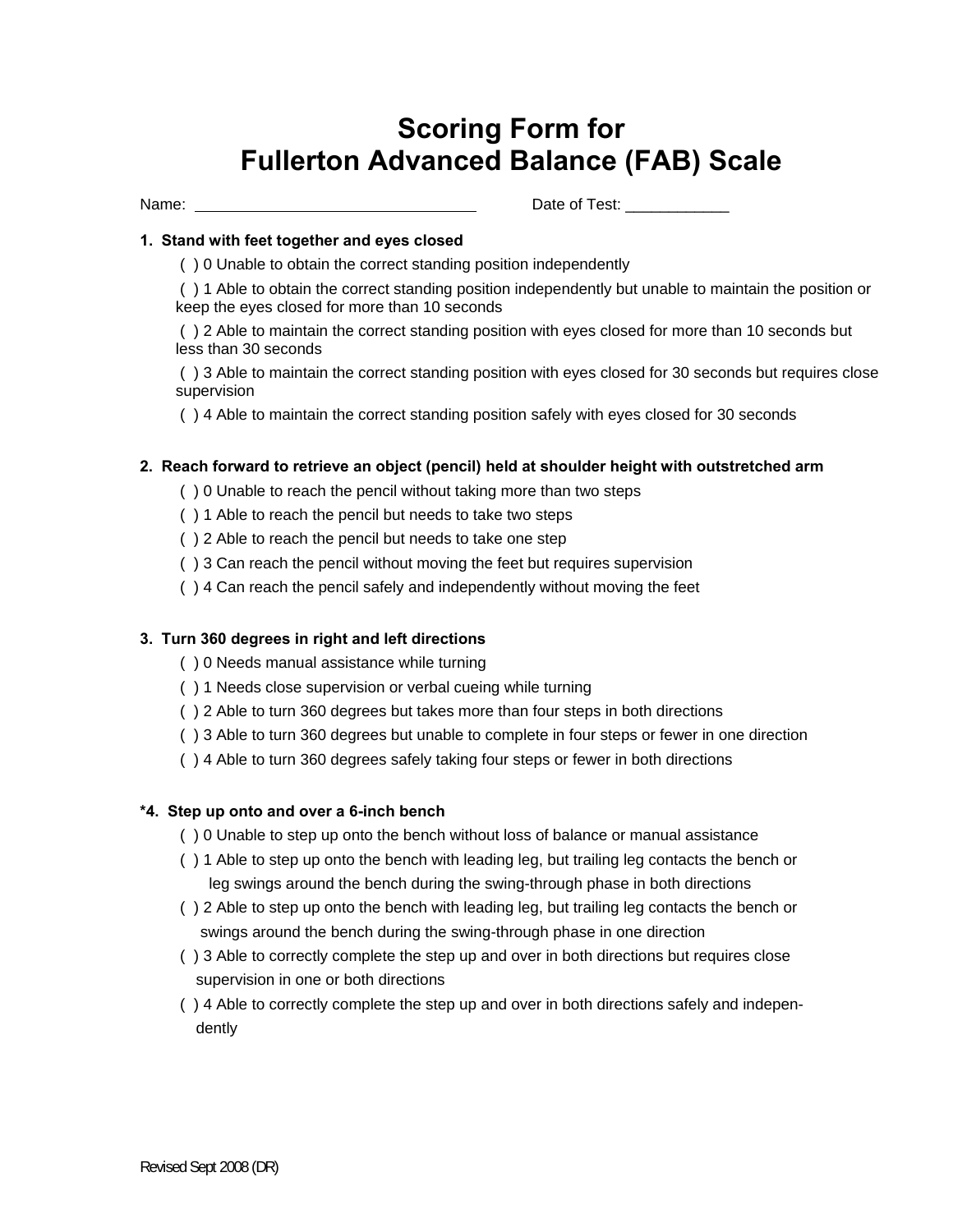# **\*5. Tandem walk**

- ( ) 0 Unable to complete 10 steps independently
- ( ) 1 Able to complete the 10 steps with more than five interruptions
- ( ) 2 Able to complete the 10 steps with three to five interruptions
- ( ) 3 Able to complete the 10 steps with one to two interruptions
- ( ) 4 Able to complete the 10 steps independently and with no interruptions

# **\*6. Stand on one leg**

- ( ) 0 Unable to try or needs assistance to prevent falling
- ( ) 1 Able to lift leg independently but unable to maintain position for more than 5 seconds
- ( ) 2 Able to lift leg independently and maintain position for more than 5 but less than 12 seconds
- ( ) 3 Able to lift leg independently and maintain position for 12 or more seconds but less than 20 seconds
- ( ) 4 Able to lift leg independently and maintain position for the full 20 seconds

# **\*7. Stand on foam with eyes closed**

- ( ) 0 Unable to step onto foam or maintain standing position independently with eyes open
- ( ) 1 Able to step onto foam independently and maintain standing position but unable or unwilling to close eyes
- ( ) 2 Able to step onto foam independently and maintain standing position with eyes closed for 10 seconds or less
- ( ) 3 Able to step onto foam independently and maintain standing position with eyes closed for more than 10 seconds but less than 20 seconds
- ( ) 4 Able to step onto foam independently and maintain standing position with eyes closed for 20 seconds

**Do not introduce test item #8 if test item #4 was not performed safely and/or it is contraindicated to perform this test item (review test administration instructions for contraindications). Score a zero and move to next test item.** 

# **8. Two-footed jump**

- ( ) 0 Unwilling or unable to attempt or attempts to initiate two-footed jump, but one or both feet do not leave the floor
- ( ) 1 Able to initiate two-footed jump, but one foot either leaves the floor or lands before the other
- ( ) 2 Able to perform two-footed jump, but unable to jump farther than the length of their own feet
- ( ) 3 Able to perform two-footed jump and achieve a distance greater than the length of their own feet
- ( ) 4 Able to perform two-footed jump and achieve a distance greater than twice the length of their own feet